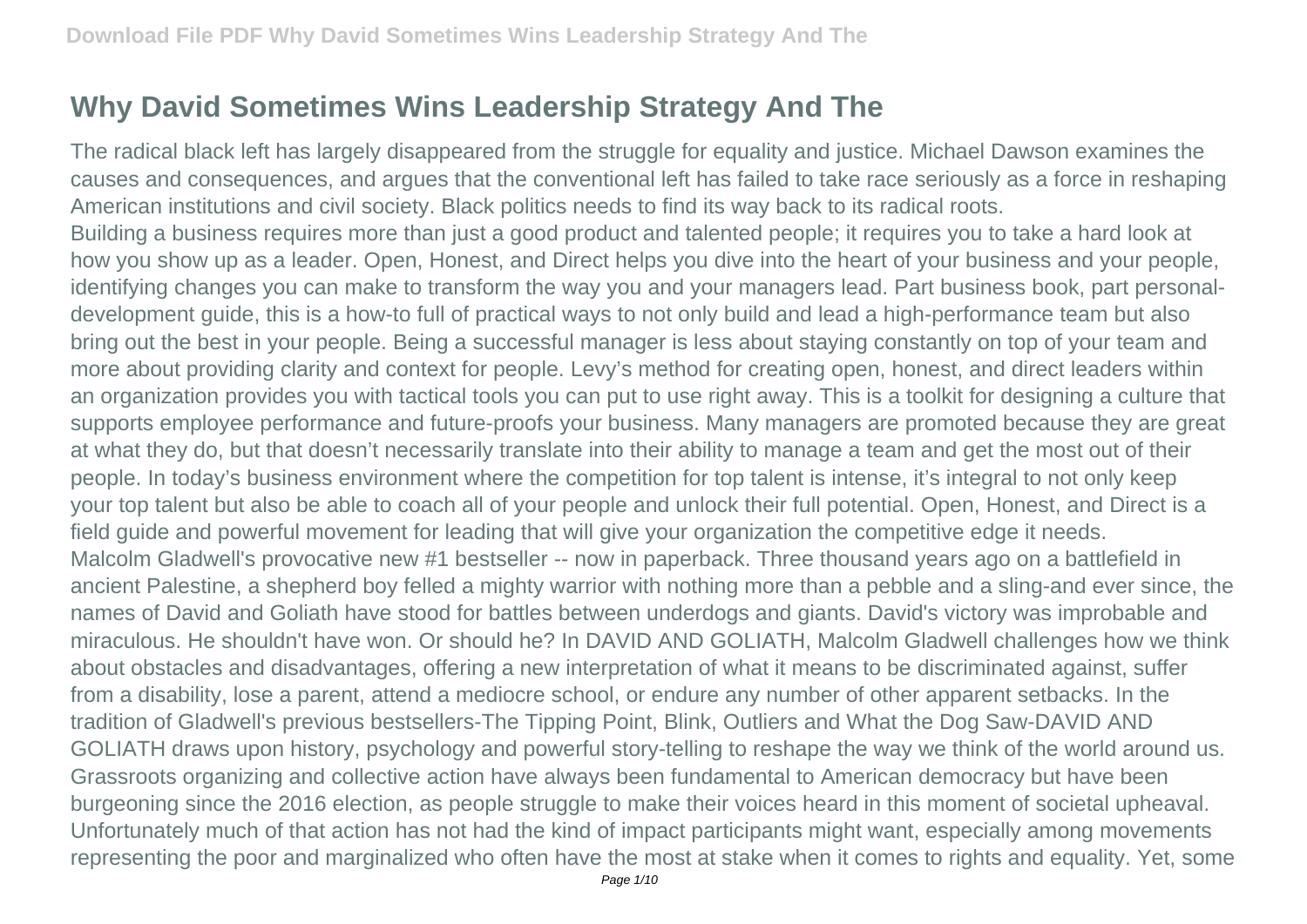instances of collective action have succeeded. What's the difference between a movement that wins victories for its constituents, and one that fails? What are the factors that make collective action powerful? Prisms of the People addresses those questions and more. Using data from six movement organizations—including a coalition that organized a 104-day protest in Phoenix in 2010 and another that helped restore voting rights to the formerly incarcerated in Virginia—Hahrie Han, Elizabeth McKenna, and Michelle Oyakawa show that the power of successful movements most often is rooted in their ability to act as "prisms of the people," turning participation into political power just as prisms transform white light into rainbows. Understanding the organizational design choices that shape the people, their leaders, and their strategies can help us understand how grassroots groups achieve their goals. Linking strong scholarship to a deep understanding of the needs and outlook of activists, Prisms of the People is the perfect book for our moment—for understanding what's happening and propelling it forward.

Why are some civic associations better than others at getting--and keeping--people involved in activism? From MoveOn.org to the National Rifle Association, Health Care for America Now to the Sierra Club, membership-based civic associations constantly seek to engage people in civic and political action. What makes some more effective than others? Using in-person observations, surveys, and field experiments, this book compares organizations with strong records of engaging people in health and environmental politics to those with weaker records. To build power, civic associations need quality and quantity (or depth and breadth) of activism. They need lots of people to take action and also a cadre of leaders to develop and execute that activity. Yet, models for how to develop activists and leaders are not necessarily transparent. This book provides these models to help associations build the power they want and support a healthy democracy. In particular, the book examines organizing, mobilizing, and lone wolf models of engagement and shows how highly active associations blend mobilizing and organizing to transform their members' motivations and capacities for involvement. This is not a simple story about the power of offline versus online organizing. Instead, it is a story about how associations can blend both online and offline strategies to build their activist base. In this compelling book, Hahrie Han explains how civic associations can invest in their members and build the capacity they need to inspire action.

"This is one of the most unique and valuable books you will read all year, and I highly recommend it." —Jim Kouzes, coauthor of the bestselling and award-winning The Leadership Challenge and Dean's Executive Fellow of Leadership, Leavey School of Business, Santa Clara University Even the best leaders—in fact, most of the best leaders—start out as decidedly bad ones. And sooner or later they reach a moment of reckoning that leadership expert Bill Treasurer calls the leadership kick in the ass. When it happens, it feels like it's all over. But Treasurer says that with the right attitude, that Page 2/10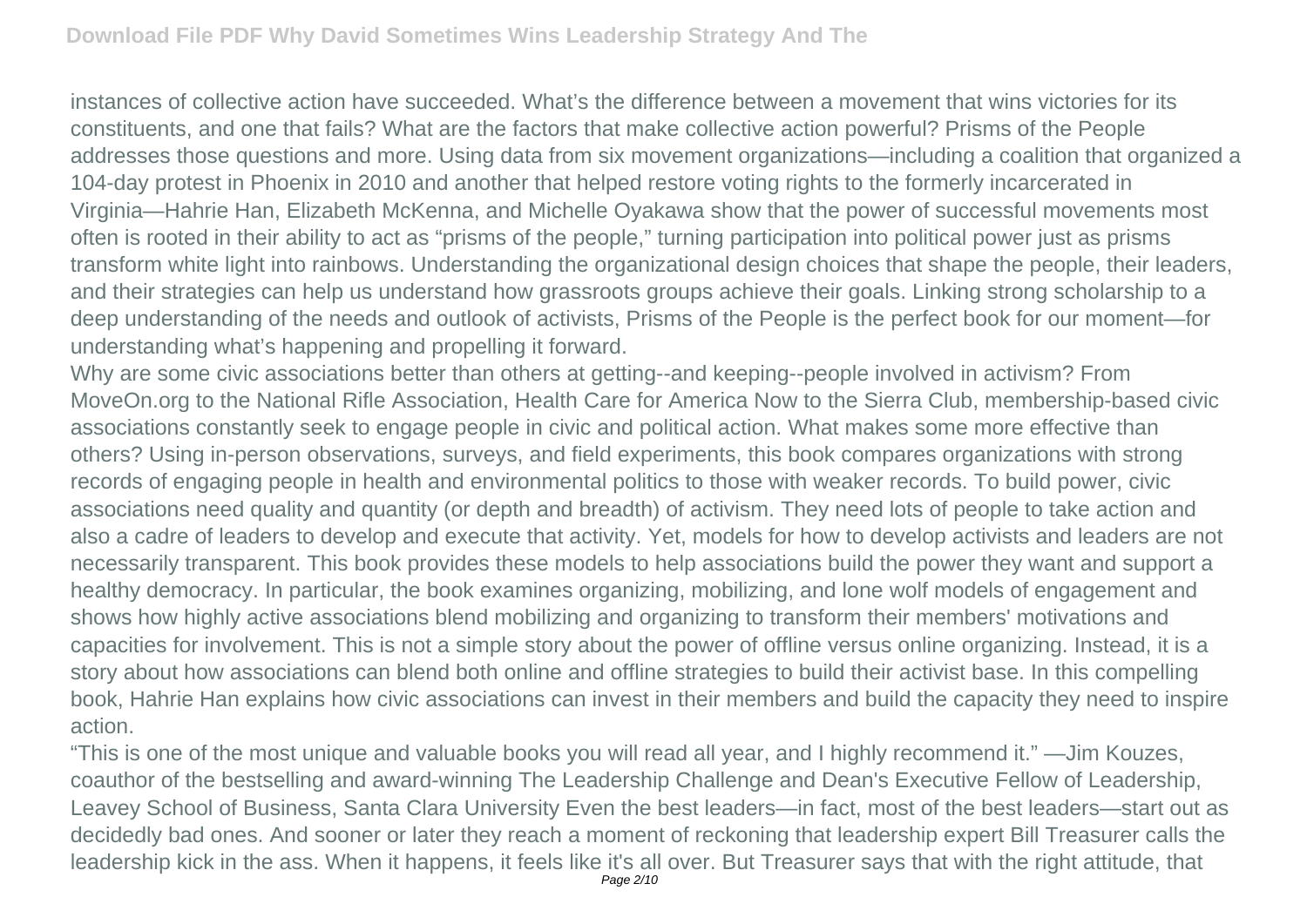kick can be a new beginning. Based on his work with thousands of leaders, this book reveals how to turn those egobruising events into the kind of transformative experiences that mark the paths of great leaders. As Steve Jobs famously said, "Getting fired was the best thing that ever happened to me." This book is a survival guide, coach, and morale booster to help you use that kick to move forward instead of fall down. If you succeed, the next place you get kicked might be upstairs.

Although the fields of organization theory and social movement theory have long been viewed as belonging to different worlds, recent events have intervened, reminding us that organizations are becoming more movement-like - more volatile and politicized - while movements are more likely to borrow strategies from organizations. Organization theory and social movement theory are two of the most vibrant areas within the social sciences. This collection of original essays and studies both calls for a closer connection between these fields and demonstrates the value of this interchange. Three introductory, programmatic essays by leading scholars in the two fields are followed by eight empirical studies that directly illustrate the benefits of this type of cross-pollination. The studies variously examine the processes by which movements become organized and the role of movement processes within and among organizations. The topics covered range from globalization and transnational social movement organizations to community recycling programs. Don't let your company kill you! Open this book at your own risk. It contains ideas that may lead to a profound selfawakening. An introspective journey for those in the trenches of today's modern organizations, Deep Change is a survival manual for finding our own internal leadership power. By helping us learn new ways of thinking and behaving, it shows how we can transform ourselves from victims to powerful agents of change. And for anyone who yearns to be an internally driven leader, to motivate the people around them, and return to a satisfying work life, Deep Change holds the key.

More than 6 years after his death David Halberstam remains one of this country's most respected journalists and revered authorities on American life and history in the years since WWII. A Pulitzer Prize-winner for his ground-breaking reporting on the Vietnam War, Halberstam wrote more than 20 books, almost all of them bestsellers. His work has stood the test of time and has become the standard by which all journalists measure themselves. Bill Belichick's thirty-one years in the NFL have been marked by amazing success--most recently with the New England Patriots. In this groundbreaking book, THE EDUCATION OF A COACH, David Halberstam explores the nuances of both the game and the man behind it. He uncovers what makes Bill Belichick tick both on and off the field.

Empirical Political Analysis introduces students to the full range of qualitative and quantitative methods used in political science research. Organized around all of the stages of the research process, this comprehensive text surveys designing experiments, conducting research, evaluating results, and presenting findings. With exercises in the text and in a companion lab manual, Empirical Political Analysis gives students applied insights on the scopes and methods of political science research. Features: Offers comprehensive coverage of quantitative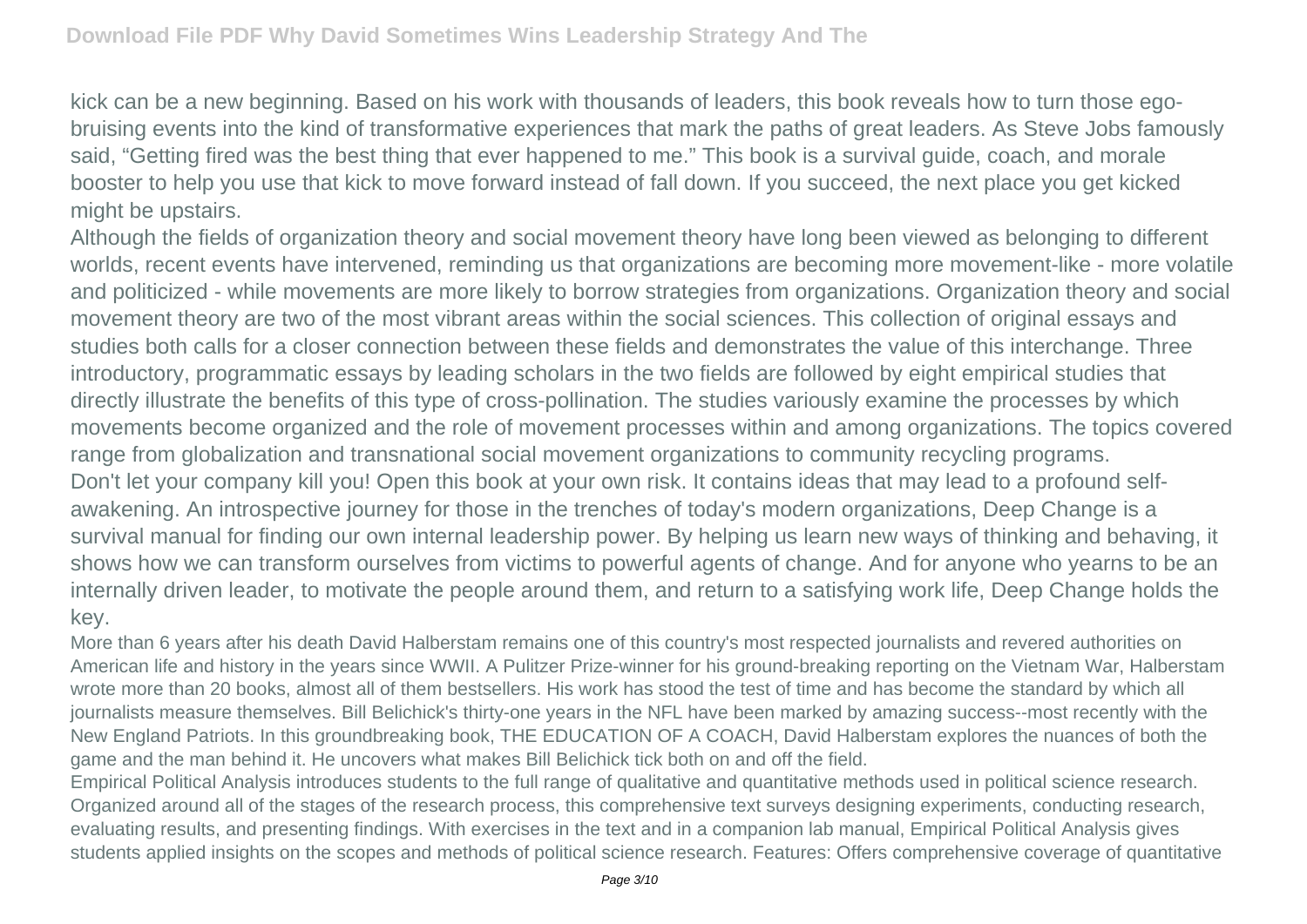## **Download File PDF Why David Sometimes Wins Leadership Strategy And The**

and qualitative research methods in political science, a hallmark since it first published over 25 years ago. Covers the research process from start to finish—hypothesis formation, literature review, research design, data gathering, data analysis, and research report writing. Includes indepth examples of political science research to give discipline-specific instruction on political analysis. Features a "Practical Research Ethics" box in every chapter to make students aware of common ethical dilemmas and potential solutions to them. Written by political scientists who actively publish in subfields ranging from comparative politics to environmental policy to political communications to voting behavior. Includes learning goals, key terms, and research examples to help students engage and explore the most important concepts. THE INSTANT #1 NATIONAL BESTSELLER From the #1 New York Times bestselling authors of Extreme Ownership comes a new and revolutionary approach to help leaders recognize and attain the leadership balance crucial to victory. With their first book, Extreme Ownership (published in October 2015), Jocko Willink and Leif Babin set a new standard for leadership, challenging readers to become better leaders, better followers, and better people, in both their professional and personal lives. Now, in THE DICHOTOMY OF LEADERSHIP, Jocko and Leif dive even deeper into the unchartered and complex waters of a concept first introduced in Extreme Ownership: finding balance between the opposing forces that pull every leader in different directions. Here, Willink and Babin get granular into the nuances that every successful leader must navigate. Mastering the Dichotomy of Leadership requires understanding when to lead and when to follow; when to aggressively maneuver and when to pause and let things develop; when to detach and let the team run and when to dive into the details and micromanage. In addition, every leader must: · Take Extreme Ownership of everything that impacts their mission, yet utilize Decentralize Command by giving ownership to their team. · Care deeply about their people and their individual success and livelihoods, yet look out for the good of the overall team and above all accomplish the strategic mission. · Exhibit the most important quality in a leader—humility, but also be willing to speak up and push back against questionable decisions that could hurt the team and the mission. With examples from the authors' combat and training experiences in the SEAL teams, and then a demonstration of how each lesson applies to the business world, Willink and Babin clearly explain THE DICHOTOMY OF LEADERSHIP—skills that are mission-critical for any leader and any team to achieve their ultimate goal: VICTORY.

Named one of the Best Books of 2009 by the San Francisco Chronicle A Los Angeles Times Notable Book

The Challenge Built to Last, the defining management study of the nineties, showed how great companies triumph over time and how longterm sustained performance can be engineered into the DNA of an enterprise from the verybeginning. But what about the company that is not born with great DNA? How can good companies, mediocre companies, even bad companies achieve enduring greatness? The Study For years, this question preyed on the mind of Jim Collins. Are there companies that defy gravity and convert long-term mediocrity or worse into long-term superiority? And if so, what are the universal distinguishing characteristics that cause a company to go from good to great? The Standards Using tough benchmarks, Collins and his research team identified a set of elite companies that made the leap to great results and sustained those results for at least fifteen years. How great? After the leap, the good-to-great companies generated cumulative stock returns that beat the general stock market by an average of seven times in fifteen years, better than twice the results delivered by a composite index of the world's greatest companies, including Coca-Cola, Intel, General Electric, and Merck. The Comparisons The research team contrasted the good-to-great companies with a carefully selected set of comparison companies that failed to make the leap from good to great. What was different? Why did one set of companies become truly great performers while the other set remained only good? Over five years, the team analyzed the histories of all twenty-eight companies in the study. After sifting through mountains of data and thousands of pages of<br>Page 4/10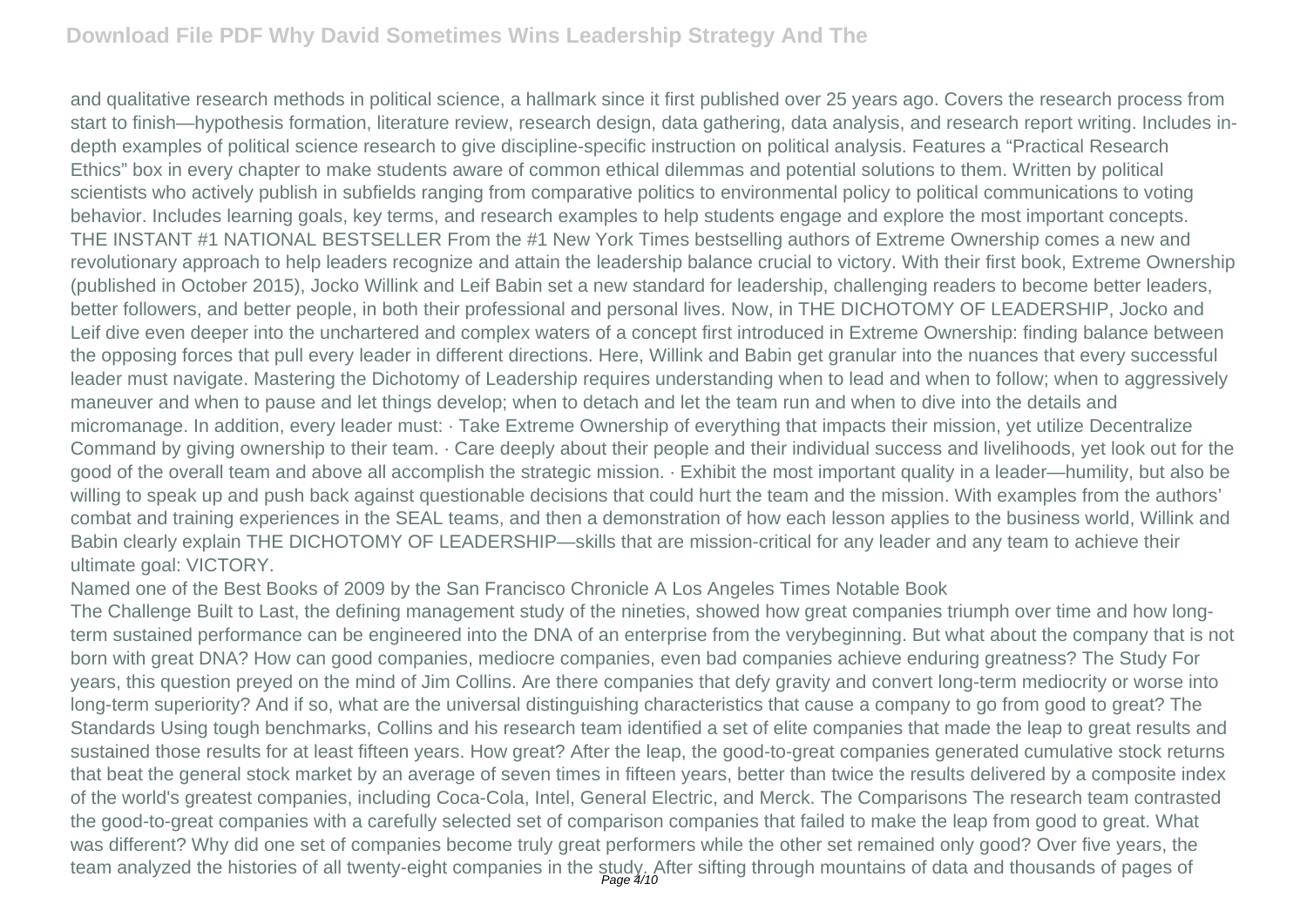interviews, Collins and his crew discovered the key determinants of greatness -- why some companies make the leap and others don't. The Findings The findings of the Good to Great study will surprise many readers and shed light on virtually every area of management strategy and practice. The findings include: Level 5 Leaders: The research team was shocked to discover the type of leadership required to achieve greatness. The Hedgehog Concept (Simplicity within the Three Circles): To go from good to great requires transcending the curse of competence. A Culture of Discipline: When you combine a culture of discipline with an ethic of entrepreneurship, you get the magical alchemy of great results. Technology Accelerators: Good-to-great companies think differently about the role of technology. The Flywheel and the Doom Loop: Those who launch radical change programs and wrenching restructurings will almost certainly fail to make the leap. "Some of the key concepts discerned in the study," comments Jim Collins, "fly in the face of our modern business culture and will, quite frankly, upset some people." Perhaps, but who can afford to ignore these findings?

From the New York Times bestselling author of Start With Why and Leaders Eat Last, a bold framework for leadership in today's everchanging world. How do we win a game that has no end? Finite games, like football or chess, have known players, fixed rules and a clear endpoint. The winners and losers are easily identified. Infinite games, games with no finish line, like business or politics, or life itself, have players who come and go. The rules of an infinite game are changeable while infinite games have no defined endpoint. There are no winners or losers—only ahead and behind. The question is, how do we play to succeed in the game we're in? In this revelatory new book, Simon Sinek offers a framework for leading with an infinite mindset. On one hand, none of us can resist the fleeting thrills of a promotion earned or a tournament won, yet these rewards fade quickly. In pursuit of a Just Cause, we will commit to a vision of a future world so appealing that we will build it week after week, month after month, year after year. Although we do not know the exact form this world will take, working toward it gives our work and our life meaning. Leaders who embrace an infinite mindset build stronger, more innovative, more inspiring organizations. Ultimately, they are the ones who lead us into the future.

An urgent and timely story of the contentious politics of incorporating environmental justice into global climate change policy Although the science of climate change is clear, policy decisions about how to respond to its effects remain contentious. Even when such decisions claim to be guided by objective knowledge, they are made and implemented through political institutions and relationships—and all the competing interests and power struggles that this implies. Michael Méndez tells a timely story of people, place, and power in the context of climate change and inequality. He explores the perspectives and influence low?income people of color bring to their advocacy work on climate change. In California, activist groups have galvanized behind issues such as air pollution, poverty alleviation, and green jobs to advance equitable climate solutions at the local, state, and global levels. Arguing that environmental protection and improving public health are inextricably linked, Mendez contends that we must incorporate local knowledge, culture, and history into policymaking to fully address the global complexities of climate change and the real threats facing our local communities.

Traces the history of the civil rights movement in Mississippi, and describes how ordinary men and women became caught up in the struggle This is the first book to focus on the life of labor and social justice advocate Dolores Huerta through her own writings, articles about her, and a recent interview with editor Mario Garcia.

Vince Lombardi, whom many believe to be the greatest football coach in the history of the sport, is both a household name and an icon. He is not only renowned in the sports world, but also in business and industry for his exceptional leadership skills. In Run to Win, acclaimed author Don Phillips examines Lombardi's famous coaching style by painting a picture of a fascinating individual, a man whose ingenious leadership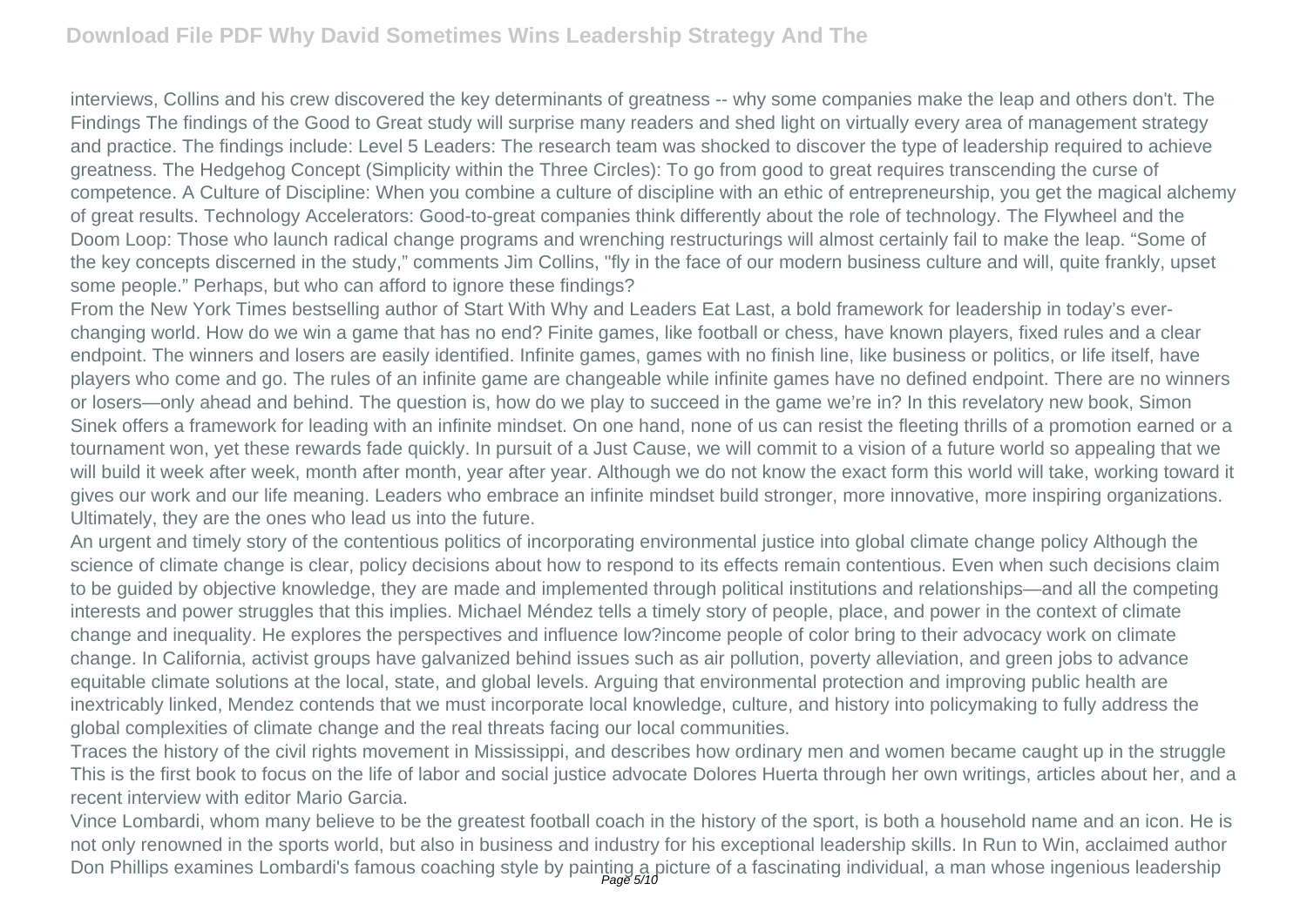helped lead his teams to nine playoff victories in a row, including wins in the first two Super Bowls. By extracting powerful lessons from a man who could both lead and inspire, Phillips gets to the heart of what made Lombardi great and shows readers what it takes to be a winner. At the same time, this groundbreaking book tells the inspiring story of Lombardi's ten-year career with the Green Bay Packers and Washington Redskins, complete with anecdotes, quotes, and Lombardi Principles that show why this legendary coach continues to be a role model for effective leadership in business today. Totally accessible and utterly fascinating, Donald T. Phillips's Run to Win empowers readers with the knowledge to succeed in business, while entertaining them with tales of a man whose ability to win under any circumstance is unsurpassed in the history of professional sports.

Argues that ordinary people exercise extraordinary political courage and power in American politics when, frustrated by politics as usual, they rise up in anger and hope, and defy the authorities and the status quo rules that ordinarily govern their daily lives. By doing so, they disrupt the workings of important institutions and become a force in American politics. Drawing on critical episodes in U.S. history, Piven shows that it is in fact precisely at those seismic moments when people act outside of political norms that they become empowered to their full democratic potential.

In the tradition of Octavia Butler, here is radical self-help, society-help, and planet-help to shape the futures we want. Change is constant. The world, our bodies, and our minds are in a constant state of flux. They are a stream of ever-mutating, emergent patterns. Rather than steel ourselves against such change, Emergent Strategy teaches us to map and assess the swirling structures and to read them as they happen, all the better to shape that which ultimately shapes us, personally and politically. A resolutely materialist spirituality based equally on science and science fiction: a wild feminist and afro-futurist ride! adrienne maree brown, co-editor of Octavia's Brood: Science Fiction from Social Justice Movements, is a social justice facilitator, healer, and doula living in Detroit.

Carlo Ancelotti is one of the greatest managers of all time, with five Champions League titles to his name. Yet his approach could not be further from the aggressive theatricals favoured by many of his rivals. His understated style has earned him the fierce loyalty of players like David Beckham, Zlatan Ibrahimovic and Cristiano Ronaldo. In Quiet Leadership, Ancelotti reveals the full, riveting story of his managerial career - his methods, mentors, mistakes and triumphs - and takes us inside the dressing room to trace the characters, challenges and decisions that have shaped him. The result is both a scintillating memoir and a rare insight into the business of leadership.

A bold new theory of leadership drawn from elite captains throughout sports—named one of the best business books of the year by CNBC, The New York Times, Forbes, strategy+business, The Globe and Mail, and Sports Illustrated "The book taught me that there's no cookiecutter way to lead. Leading is not just what Hollywood tells you. It's not the big pregame speech. It's how you carry yourself every day, how you treat the people around you, who you are as a person."—Mitchell Trubisky, quarterback, Chicago Bears Now featuring analysis of the fivetime Super Bowl champion New England Patriots and their captain, Tom Brady The seventeen most dominant teams in sports history had one thing in common: Each employed the same type of captain—a singular leader with an unconventional set of skills and tendencies. Drawing on original interviews with athletes, general managers, coaches, and team-building experts, Sam Walker identifies the seven core qualities of the Captain Class—from extreme doggedness and emotional control to tactical aggression and the courage to stand apart. Told through riveting accounts of pressure-soaked moments in sports history, The Captain Class will challenge your assumptions of what inspired leadership looks like. Praise for The Captain Class "Wildly entertaining and thought-provoking . . . makes you reexamine long-held beliefs about leadership and the glue that binds winning teams together."—Theo Epstein, president of baseball operations, Chicago Cubs "If you<br>Page 6/10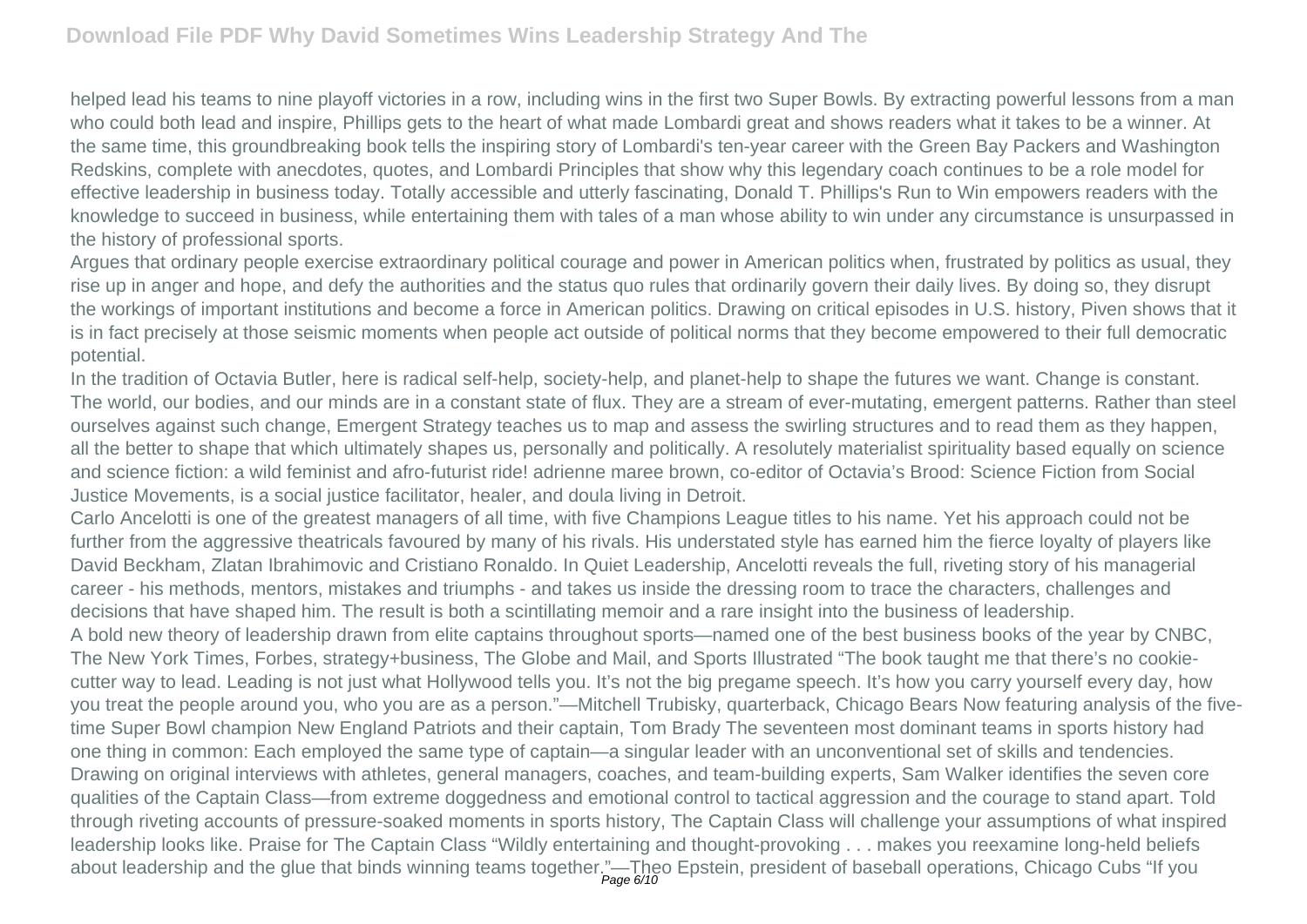care about leadership, talent development, or the art of competition, you need to read this immediately."—Daniel Coyle, author of The Culture Code "The insights in this book are tremendous."—Bob Myers, general manager, Golden State Warriors "An awesome book . . . I find myself relating a lot to its portrayal of the out-of the-norm leader."—Carli Lloyd, co-captain, U.S. Soccer Women's National Team "A great read . . . Sam Walker used data and a systems approach to reach some original and unconventional conclusions about the kinds of leaders that foster enduring success. Most business and leadership books lapse into clichés. This one is fresh."—Jeff Immelt, chairman and former CEO, General Electric "I can't tell you how much I loved The Captain Class. It identifies something many people who've been around successful teams have felt but were never able to articulate. It has deeply affected my thoughts around how we build our culture."—Derek Falvey, chief baseball officer, Minnesota Twins

This landmark volume brings together some of the titans of social movement theory in a grand reassessment of its status. For some time, the field has been divided between a dominant structural approach and a cultural or constructivist tradition.. The gaps and misunderstandings between the two sides--as well as the efforts to bridge them--closely parallel those in the social sciences at large. This book aims to further the dialogue between these two distinct approaches to social movements and to show the broader implications for social science as a whole as it struggles with issues including culture, emotion, and agency. Visit our website for sample chapters!

Describes the social changes Cesar Chavez and the United Farm Workers of America helped accomplish that have endured in the twentyfirst century, including the building of Latino political power and the fight for environmental justice.

OKR Leadership -- the process for managers and leaders to practice what matters - is the secret sauce that drives transformational leadership, employee engagement and the next generation of management consulting. Join the OKR Leadership movement today with this practical guidebook from an expert business psychologist and story teller.

"A wonderful collection of questions and reflections on the state of the movement today, where we came from, and where we might be going. It is all too rare that in the process of creating the movement and living the moment, participants and thinkers step back and ask the most pressing questions. This book is an important step." Marina Sitrin, Occupy Wall Street organizer and author of Horizontalism We have all been swept up by the momentum of the Occupy movement. We have seen the results of years of organizing in different communities come together in ways that few could have imagined, bolstered by the scores of people who have left the comfort of their daily routine behind and taken to the streets. Yet as a movement so overflowing with new social and political actors, we lack the framework we need to help us all to understand what a social movement is, to understand how change has happened in the past, to understand what this moment means and what this movement makes possible. We Are Many is a reflection on Occupy from within the heart of the movement itself. Examining key questions: What worked? What didn't? Why? How? Is it reproducible? The authors and activists in this collection point toward a movement-based framework for future organizing. Heavily illustrated and annotated, We Are Many is a celebration of what worked, and a thoughtful analysis of what didn't. Contributors:Michael Andrews, Michael Belt, Nadine Bloch, Rose Bookbinder, Mark Bray, Emily Brissette, George Caffentzis, George Ciccariello-Maher, Annie Cockrell, Joshua Clover, Andy Cornell, Molly Crabapple, CrimethInc., Croatoan, Paul Dalton, Chris Dixon, John Duda, Brendan M. Dunn, Lisa Fithian, Gabriella, David Graeber, Ryan Harvey, Gabriel Hetland, Marisa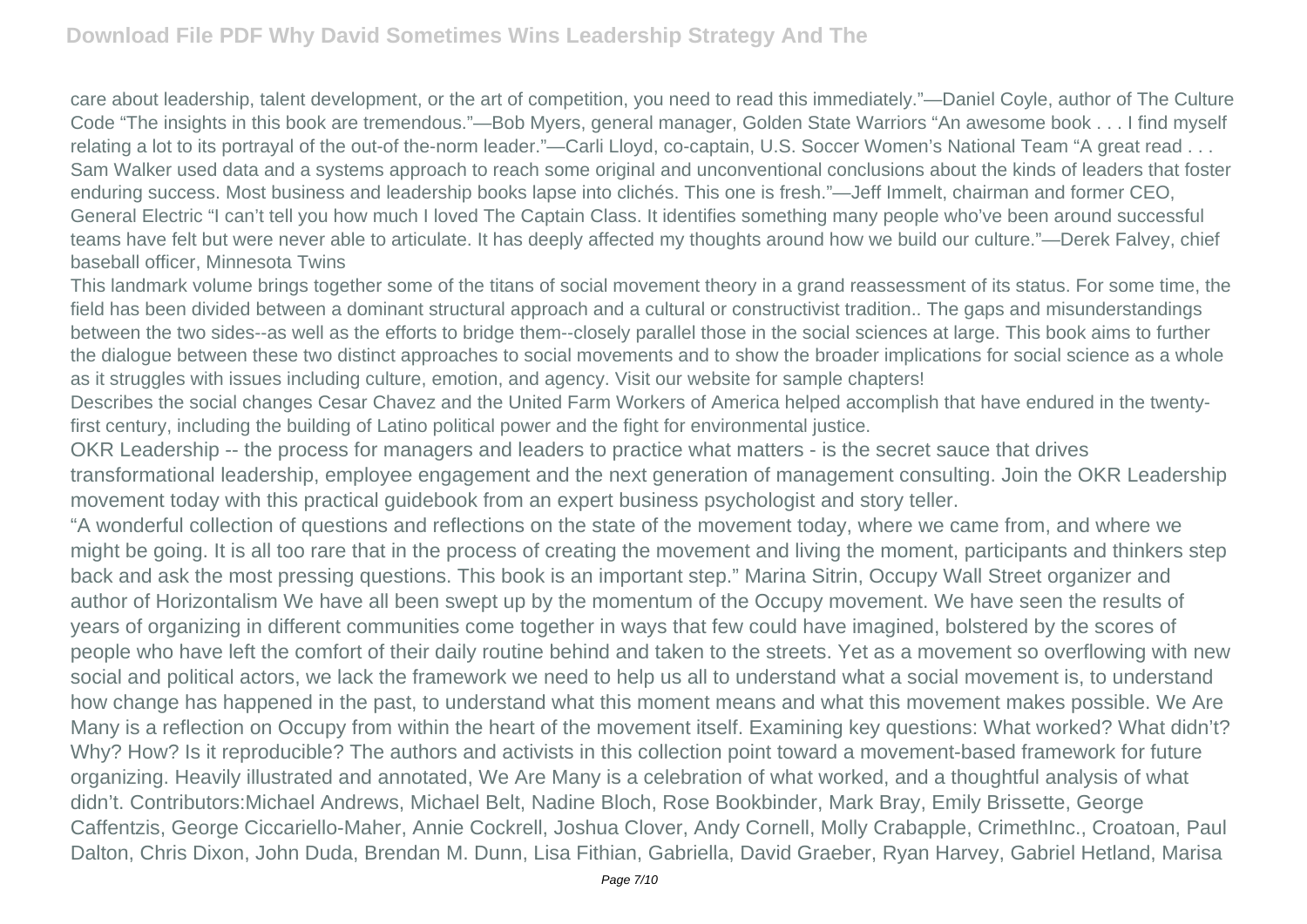Holmes, Mike King, Koala Largess, Yvonne Yen Liu, Josh MacPhee, Manissa M. Maharawal, Yotam Marom, Cindy Milstein, Occupy Research, Joel Olson, Isaac Ontiveros, Morrigan Phillips, Frances Fox Piven, Vijay Prashad, Michael Premo, Max Rameau, RANT, Research & Destroy, Nathan Schneider, Jonathan Matthew Smucker, Some Oakland Antagonists, Lester Spence, Janaina Stronzake, Mattilda Bernstein Sycamore, Team Colors Collective, Janelle Treibitz, Unwoman, Immanuel Wallerstein, Sophie Whittemore, Kristian Williams, and Jaime Omar Yassin.

Today's hypercompetitive economy has created tense, overextended workplaces, forcing managers to choose between results and relationships. Executives set aggressive goals, so managers drive their teams to deliver, resulting in burnout. Or, employees seek connection and support, so managers focus on relationships . . . and fail to make the numbers. The fallout is stress, frustration, and disengagement--for both team members and managers.But in order to succeed, managers need to achieve both. They must get their workers to achieve while creating an environment that makes them truly want to. Winning Well offers managers a quick, practical action plan--complete with examples, stories, and online assessments. Managers will learn how to:• Stamp out the corrosive win-at-all-costs mentality• Focus on the game, not just the score• Reinforce behaviors that produce results• Sustain energy and momentum• Be the leader people want to work for• And moreTo prevent burnout and disengagement, while still achieving the necessary success for the company, managers must learn how to get their employees productive while creating an environment that makes them want to produce even more. Winning Well offers a quick, practical action plan for making the workplace productive, rewarding, and even fun.

Highly respected Silicon Valley turn-around expert Thomas L. Steding presents his proven leadership process for achieving peak performance by accessing the untapped/unseen intelligence of deep imagination as well as the superior creativity and intelligence of the connected team. Thomas Steding has seen first-hand that the leadership skills that can take an organization from poor to peak performance and outdistancing its competition were not taught in business schools or management seminars or even a part of the leadership conversation. Real Teams Win is the culmination of Steding's four decades of high-impact methods that offer real change from within the organization with real results that work really fast.

The last lecture on leadership by the NFL's greatest coach: Bill Walsh Bill Walsh is a towering figure in the history of the NFL. His advanced leadership transformed the San Francisco 49ers from the worst franchise in sports to a legendary dynasty. In the process, he changed the way football is played. Prior to his death, Walsh granted a series of exclusive interviews to bestselling author Steve Jamison. These became his ultimate lecture on leadership. Additional insights and perspective are provided by Hall of Fame quarterback Joe Montana and others. Bill Walsh taught that the requirements of successful leadership are the same whether you run an NFL franchise, a fortune 500 company, or a hardware store with 12 employees. These final words of 'wisdom by Walsh' will inspire, inform, and enlighten leaders in all professions.

Publisher Description

Why David Sometimes Wins tells the story of Cesar Chavez and the United Farm Workers' groundbreaking victory, drawing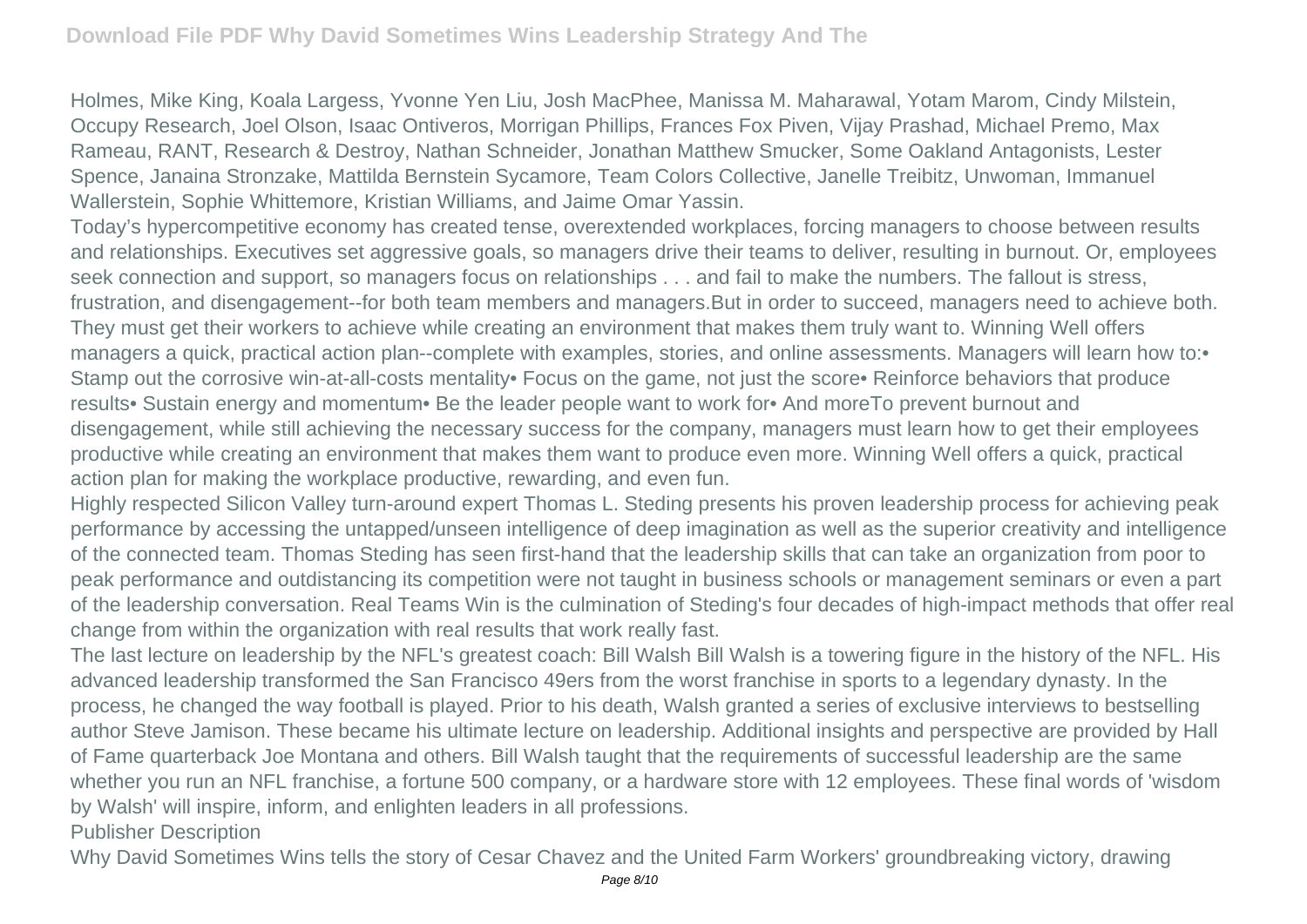important lessons from this dramatic tale. Offering insight from a longtime movement organizer and scholar, Ganz illustrates how they had the ability and resourcefulness to devise good strategy and turn short-term advantages into long-term gains. Do you feel stuck in life, not knowing how to make it more successful? Do you wish to become more popular? Are you craving to earn more? Do you wish to expand your horizon, earn new clients and win people over with your ideas? How to Win Friends and Influence People is a well-researched and comprehensive guide that will help you through these everyday problems and make success look easier. You can learn to expand your social circle, polish your skill set, find ways to put forward your thoughts more clearly, and build mental strength to counter all hurdles that you may come across on the path to success. Having helped millions of readers from the world over achieve their goals, the clearly listed techniques and principles will be the answers to all your questions.

In this work, Marshall Ganz tells the story of the United Farm Worker's ground-breaking victory in 1966, drawing out larger lessons from this dramatic tale. A longtime leader in the movement and current lecturer in public policy at Harvard, he offers unique insight. Business leaders often take actions that prop up earnings in the short term, but compromise their companies' long-term health. David Cote, the much-respected former leader of Honeywell International and one of the most successful CEOs of his generation, shares a simple, paradigm-shifting method of achieving both short- and long-term goals. Short-termism is rampant among executives and managers today, causing many companies to underperform and even go out of business. With competition intense and investors demanding strong quarterly gains now, leaders all too often feel obliged to sacrifice the investments so necessary for long-term growth. Dave Cote is intimately familiar with this problem. Upon becoming Honeywell's CEO in 2002, he encountered an organization on the verge of failure, thanks to years of untrammeled short-termism. To turn the company around, he and his team adopted a series of bold operational reforms and counterintuitive leadership practices that enabled them to "do two conflicting things at the same time"--pursue strong short- and long-term results. The outcome was phenomenal. Under Cote's leadership, Honeywell's market cap grew from \$20 billion to \$120 billion, delivering returns of about 800%, two and a half times greater than the S&P 500. Offering ten essential principles for winning both today and tomorrow, this book will help readers to Spot practices that seem attractive in the short term but will cost the company in the future Determine where and how to invest in growth for maximum impact Sustain both short-term performance and long-term investments even in challenging times, such as during recessions and leadership transitions Feel inspired to stand up to investors and other managers who are solely focused on either short- or long-term objectives Step back, think independently, and foster independent thinking among others around them Presenting a comprehensive solution to a perennial problem, Winning Now, Winning Later is a go-to guide for leaders everywhere who seek to finally transcend short-termism's daily grind and leave an enduring legacy of success.

Our most important battles are not always with the 'giants out there'--those external challenges which we all face. The greatest battles are often within ourselves. Too often, we diminish our own potential in ministry, business, and in life. Shane Stanford and Brad Martin frame their powerful book on one of the most well-known and well-loved stories in history: David and Goliath. We all